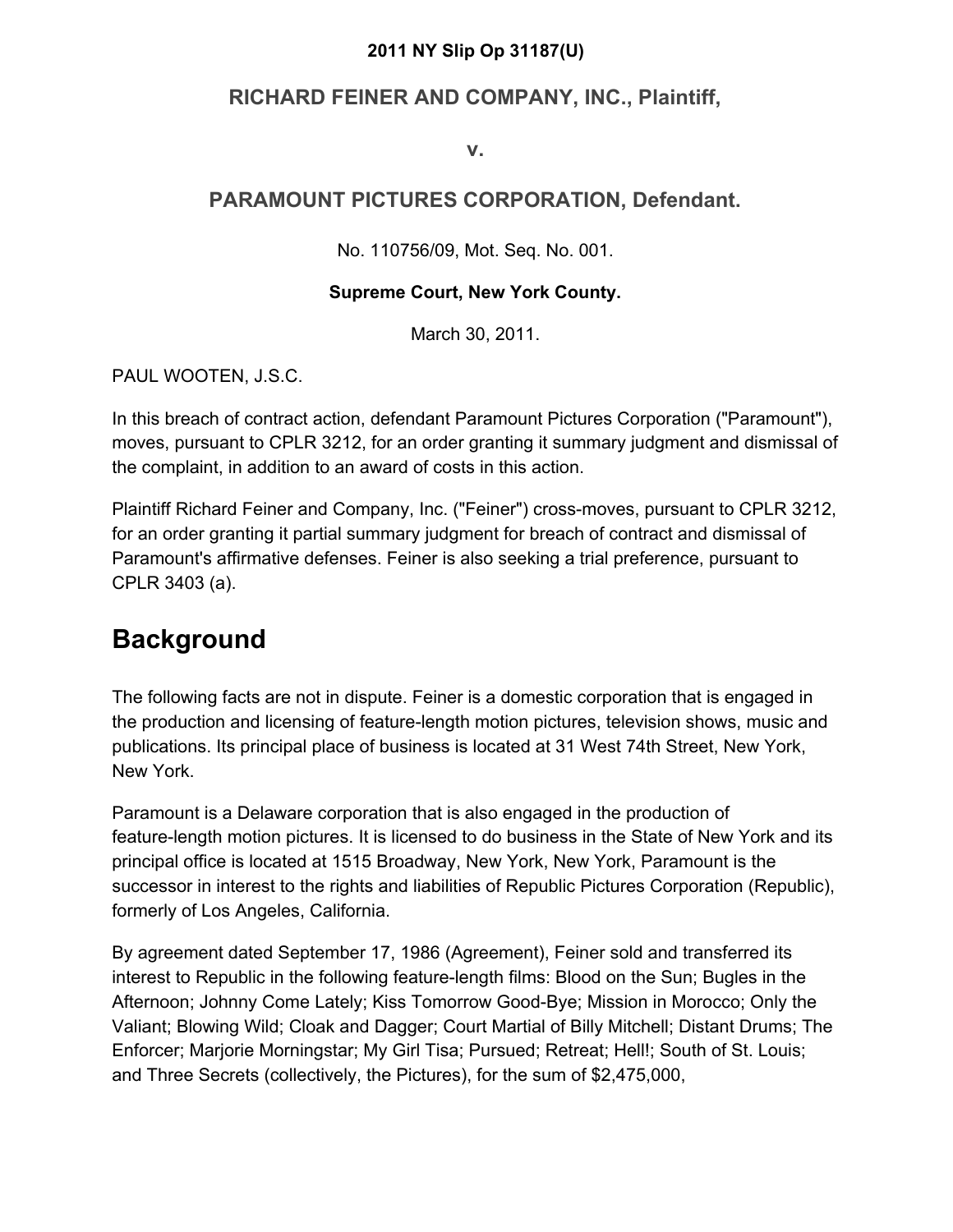Republic was subsequently acquired by Spelling Entertainment, which was, in turn, acquired by Viacom/Paramount in the late 1990's. Viacom's corporate structure was later transformed, most notably with the 2005 split of Viacom and CBS<sup>[1]</sup> into two separately traded public companies. In connection with the split, Paramount's affiliated company, Melange Pictures LLC, came to own the copyrights to the Pictures, and continues to license to Paramount the exclusive right to exploit the copyrights to the Pictures.

Pursuant to the Agreement, Feiner is entitled to license fees when the Pictures air in the following U.S. cities: Altoona, Atlanta, Binghamton, Boston, Buffalo, Chicago, Cincinnati, Columbus, Cleveland, Dayton, Detroit, Fresno, Hartford-New Haven, Indianapolis, Los Angeles, Milwaukee, New York, Philadelphia, Lebanon (PA), Toledo and Washington D.C. (collectively, Markets) (*see* Exhibit A to Affidavit of Mary Lupi Basich, dated May 13, 2010 [Basich Aff. At 17-23, 45, 46, 47]).

Feiner alleges that, on or before January 1, 2001, it discovered that some of the Pictures were being broadcast on various television stations across the country without its consent. Feiner further alleges that, despite its belief that it possessed ownership of those rights in perpetuity in the Markets, Paramount failed to pay it a licensing fee for said broadcasts, in willful violation of the Agreement. As a result, Feiner commenced this lawsuit asserting two causes of action for breach of contract. Feiner is seeking an award of damages, together with consequential damages. Feiner also seeks an accounting regarding the dates, hours, and broadcasts of the Pictures within the Markets.

Paramount argues that it is entitled to summary judgment because: (1) Feiner's contention that it has a retained right to exploit the Pictures within the Markets contradicts the clear and unambiguous language of the Agreement; (2) nothing in the Agreement provides that the seller retains exploitation rights in the Markets, whether during the term of the licenses or upon expiration or termination of them; (3) Feiner's interpretation of the disputed language in the Agreement would void several of its provisions, thereby rendering others meaningless, or in the alternative; and (4) Feiner retained the rights in and to the licenses and the proceeds therefrom, and to date there have been no such proceeds, and thus no resultant breach.

Feiner argues that it is entitled to summary judgment because: (1) the language of the Agreement demonstrates that Feiner has specific "retained rights" in the Pictures and that clause should be given effect; (2) Feiner's rights are not limited by the statute of limitations or by a lapse of the licenses; and (3) Paramount submitted an affidavit from its attorney who has no personal knowledge of the facts in this case.

## **Summary Judgment Standard**

To obtain summary judgment, it is necessary that the movant establish its cause of action or defense sufficiently to warrant the court as a matter of law in directing judgment in its favor and it must do so by tender of evidentiary proof in admissible form (*Zuckerman v City of New York,* 49 NY2d 557, 562 [1980]). "[T]o defeat a motion for summary judgment, the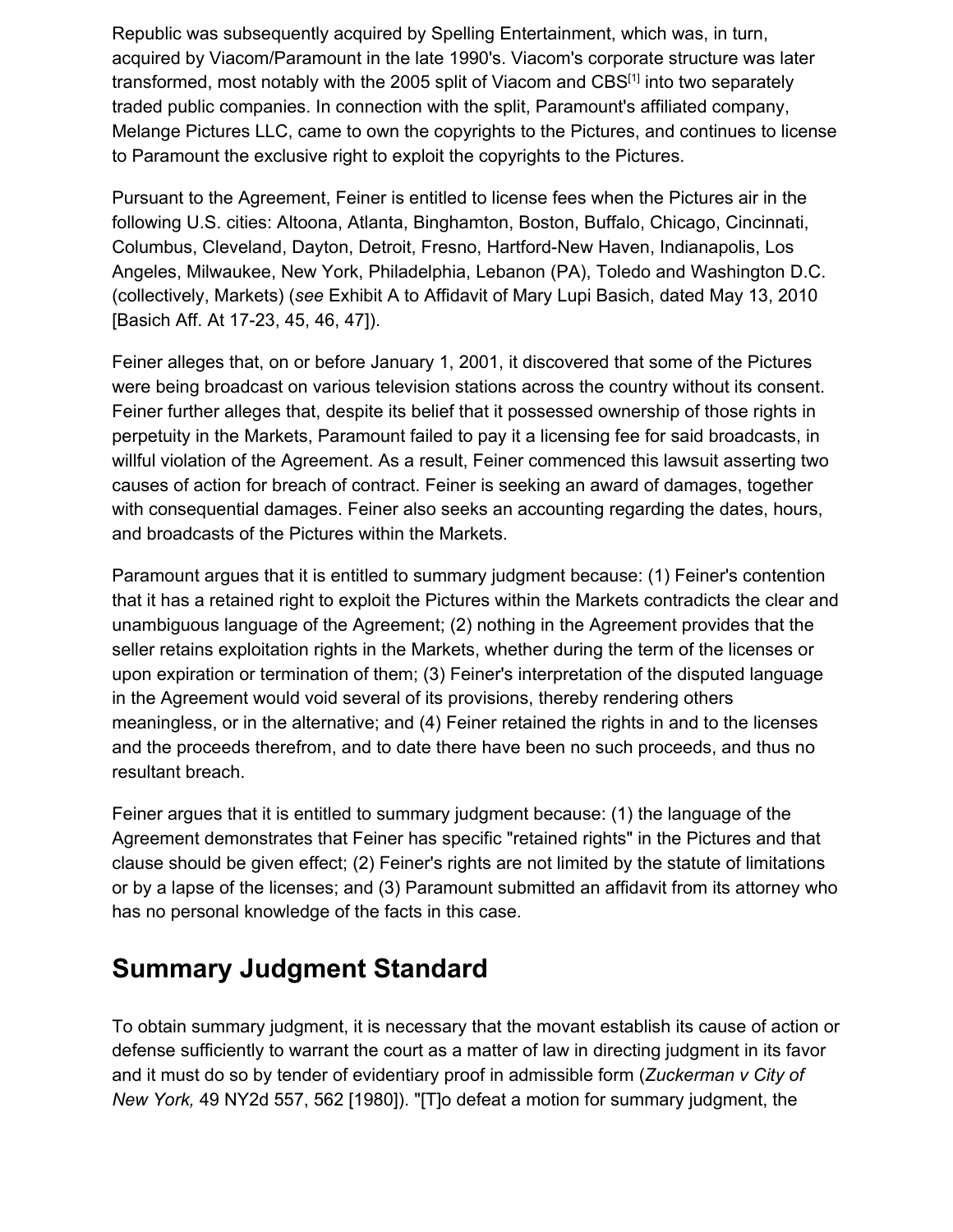opposing party must `show facts sufficient to require a trial of any issue of fact'" (*id.*). Furthermore, "mere conclusions, expressions of hope or unsubstantiated allegations or assertions are insufficient" for this purpose (*id*).

# **Discussion**

For the reasons discussed below, both motions are denied. Paramount has produced evidentiary proof sufficient to warrant the court, as a matter of law, to direct judgment in its favor following the transfer of ownership rights and its right to use the Pictures (*see Greenfield v Phillies Records,* 98 NY2d 562, 572 [2002]). However, Feiner has demonstrated facts sufficient to require a trial concerning the rights it may have retained as grantor. Feiner has failed to produce evidentiary proof sufficient to warrant the court to direct judgment in its favor.

It is well established that the interpretation of a contract is a question of law for the court. "The fundamental, neutral precept of contract interpretation is that agreements are construed in accord with the parties' intent" (*Greenfield v Philles Records, Inc.,* 98 NY2d at 569). Here, the "best evidence of what parties to a written agreement intend is what they say in their writing" (*id.* [internal quotation marks and citation omitted]). Thus, if a written agreement is complete, clear and unambiguous on its face, it must be enforced according to the plain meaning of its terms (*id.*). "A contract is unambiguous only if the language it uses has `a definite and precise meaning, unattended by danger or misconception in the purport of the [agreement] itself, and concerning which there is no reasonable basis for a difference of opinion'" (*id.* at 569 [citation omitted]). "Extrinsic evidence of the parties' intent may be considered only if the agreement is ambiguous, which is an issue of law for the courts to decide" (*id.*).

New York has well-established precedent on the issue of whether a grantor retains any rights to artistic property once it is unconditionally transferred.

"[T]he unconditional transfer of ownership rights to a work of art includes the right to use the work in any manner unless those rights are specifically limited by the terms of the contract. However if a contract grants less than full ownership or specifies only certain rights to use the property, then other, unenumerated rights may be retained by the grantor"

(*id.* at 571 [internal citations omitted]).

The Agreement transferred ownership rights in the Pictures from Feiner to Paramount. However, Feiner "reserved" certain exclusive rights to which Paramount did not have an interest or claim. The Agreement provides:

### "1. THE GRANT.

(a) Subject to paragraphs 2 and 5 below, Seller hereby sells, grants, assigns and sets over to Purchaser, its licensees, successors and assigns, in perpetuity all of Seller's rights, and interest of every kind, nature and description throughout the Universe (whether or not such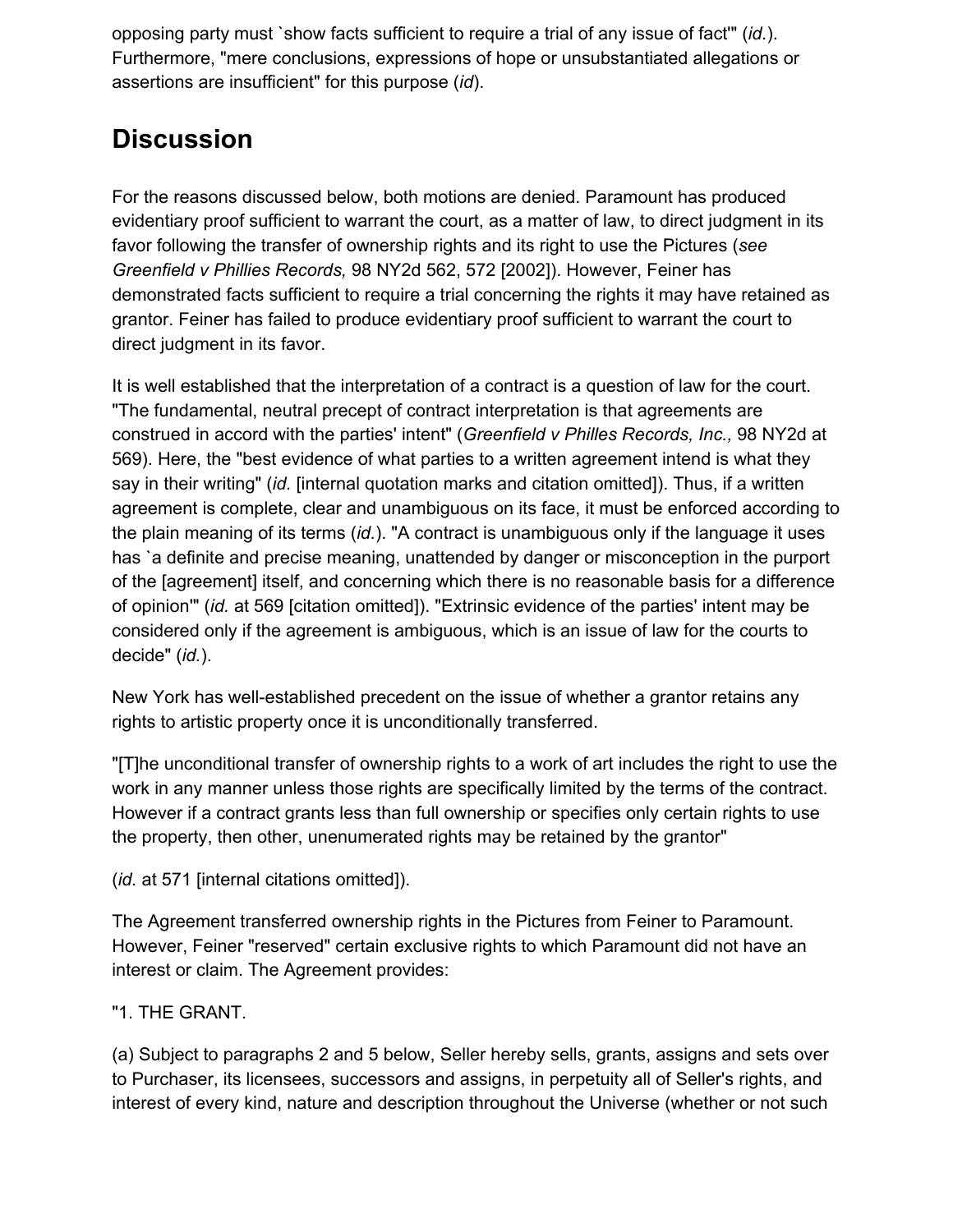rights, title or interest is now known, recognized or contemplated), if any, in and to the following `Elements' (hereinafter called `the Grant'):

(i) those seventeen (17) feature length motion pictures set forth in Exhibit A annexed hereto (each hereinafter referred to as the `Picture' and collectively as `the Pictures'")

(Exhibit A to Basich Aff.). Section 2 of the Agreement further provides, in part:

"(b) The Agreement does not include the following rights, all of which rights are reserved by Seller, and may be freely exercised by Seller, and Purchaser shall have no interest therein or claim thereon:

(i) the exclusive right under copyright to exercise all publication rights to the Literary Materials.

(ii) All copyrights and rights of copyright in the musical compositions embodied in the Pictures, and all exclusive rights to exploit and use the same independently of the exhibition in any medium (including, without limitation, by means of television and home video) of the Pictures. . . .

(iii) The exclusive right under copyright to make, market, and exploit audio only phonorecords (including discs, tapes, or similar reproductions) of the soundtracks of the Pictures ....

(vi) the exclusive right under copyright and otherwise to exhibit, distribute, market, and otherwise exploit the Pictures in all media and by any device whether now or hereafter known in any and all languages (except as provided below) solely within the following territories: Germany (Bundes-Republik, Deutschland, West Berlin, Deutsche Demokratische Republik, East Berlin), Austria, Switzerland (except versions dubbed in the French language or Englis versions with French sub-titles), Lichtenstein and Luxembourg.

### (*id.*).

It is undisputed that the sale of the Pictures was subject to several outstanding licenses that Feiner had granted to other third-party television stations to exhibit the Pictures in limited geographic areas. As for the nature of the "retained rights" held by Feiner, and whether Paramount's alleged grant of national cable television exhibition rights constitutes a breach of the local broadcast Licenses, the Agreement provides:

"2. RETAINED RIGHTS. The foregoing Grant is subject to the following retained rights (the `Retained Rights') notwithstanding anything to the contrary in paragraph 1:

(a) The Grant is subject to certain licenses pertaining to exploitation of the Pictures in existence as of January 1, 1986 between Seller (or certain predecessors of Seller) and third parties (the `Licenses') specified on Exhibit B annexed hereto. Seller retains all rights in and to such Licenses and all proceeds therefrom (subject to paragraph 3 [a] [xiv] below) except that upon the expiration or sooner termination of any License, all rights granted thereunder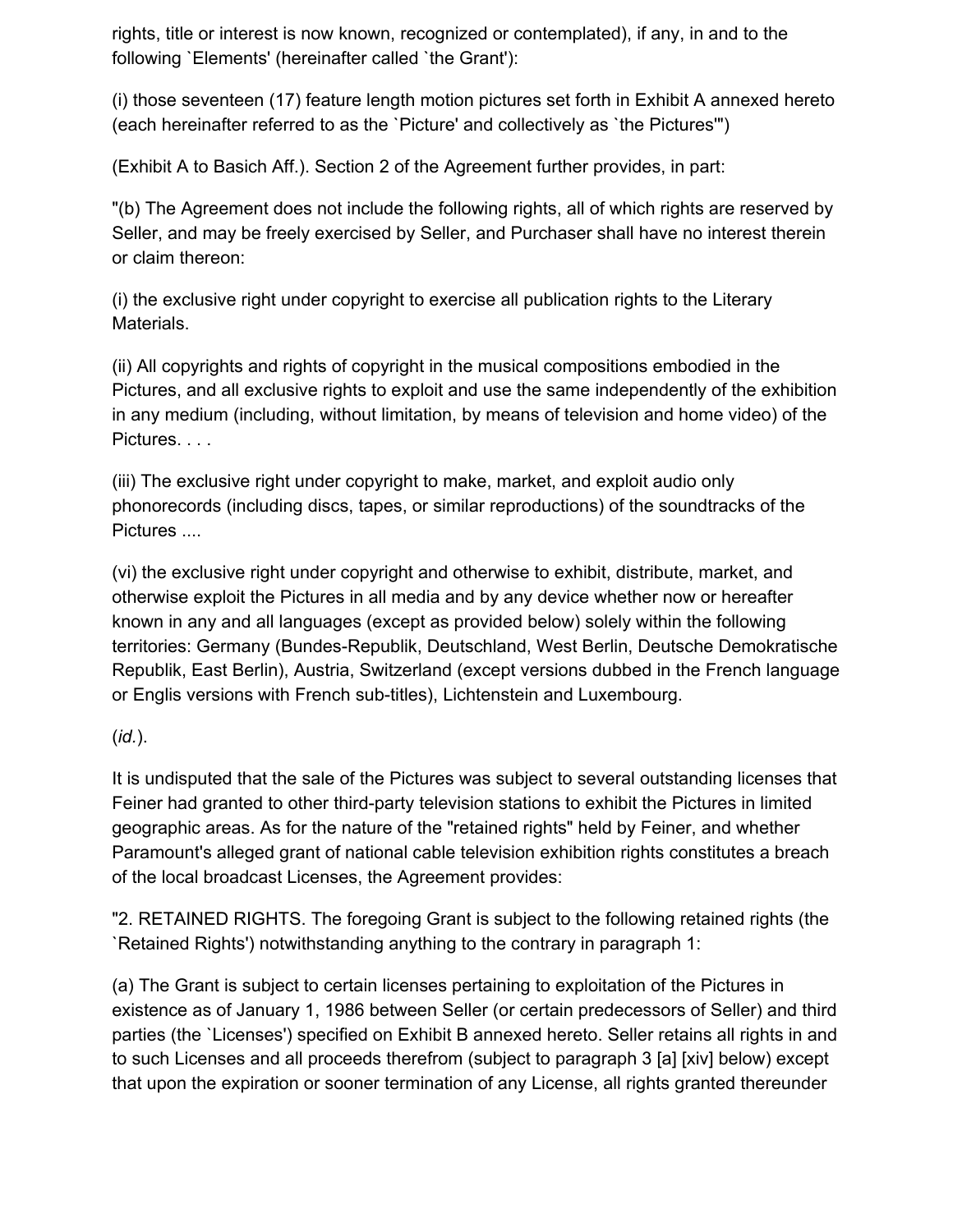shall revert to Purchaser including, without limitation, all rights to and rights of access to, any Film Materials subject to any such expired or terminated License"

(Exhibit A to Basich Aff.).

The record reveals that the parties to the Agreement negotiated a provision to ensure that Republic, Paramount's predecessor in interest, received a copy of all of the licenses referenced in Section 2 (a) of the Agreement prior to the document's execution. The Agreement provides:

6. Other Delivery.

(a) Except as otherwise provided below, on or before the date of execution of this Agreement, Seller shall deliver to purchaser the following: ....

(xiii) Copies of the Licenses"

(*id.*). A copy of those outstanding licenses were attached to Paramount's Exhibit A (*id.*).

It appears that Feiner obtained the licenses through multiple transactions. On November 8, 1969, Feiner procured the right to the exclusive exhibition of the Pictures in perpetuity after executing a contract with Walter Mitchell (Mitchell Agreement). Section 1 of the Mitchell Agreement provides in part:

"Seller hereby sells, grants, assigns, and sets over to Feiner, its licensees, successors and assigns, in perpetuity, all of his right, title and interest throughout the world in and to those seventeen (17) feature length motion pictures set forth in Schedule A annexed hereto (hereinafter called the `Photoplays') together with all of Seller's right, title and interest"

(Exhibit H to Plaintiff's Exhibits In Opposition to Defendant's Motion for Summary Judgment [Plaintiff's Exhibits]).

Section 2 (b) also provides in part:

"That on or about December, 1965, Golden Arrow Films, Inc. (hereinafter called `Golden Arrow') $[2]$  assigned all of its rights to the Photoplays and all physical properties and property rights pertaining thereto to John Mitchell as security for the repayment of a loan in the amount of \$100,000 from John Mitchell to Golden Arrow"

(*id.*).

On August 12, 1966, John Mitchell (the predeccesor in interest to Walter Mitchell) assigned said property to Walter Mitchell. Section 2 [c] of the Mitchell Agreement provides:

"That by reason of the foregoing, Seller presently owns all of the rights to the Photoplays which were acquired by Golden Arrow from Jayark Films Corporation (hereinafter called `Jayark') pursuant to a certain agreement between Golden Arrow and Jayark dated November 12, 1965 (which agreement was recorded in the United States Copyright Office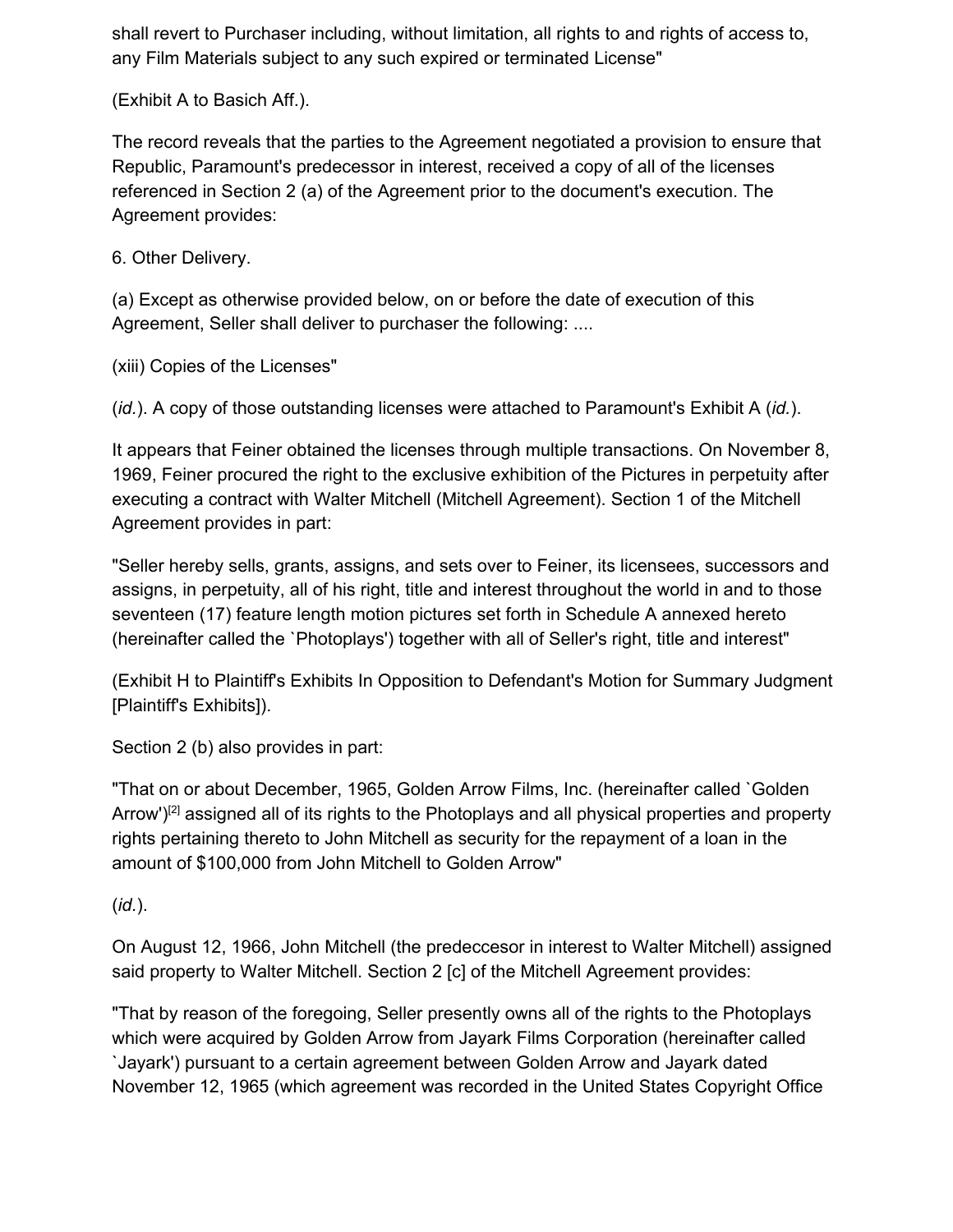in Volume 1218, pages 192 to 214) including any and all rights conveyed or purported to be conveyed by Jayark to Golden Arrow in said agreement (all of which are hereinafter called `said rights') free from any claim of Golden, its creditors, officers, directors and stockholders or any other person, firm or corporation and that neither Seller nor Golden Arrow has sold, leased, licensed, encumbered or otherwise exploited the Photoplays or said rights or any part thereof except for those licenses concerning the Photoplays which have been heretofore made by Golden Arrow and which are set forth in Schedule B annexed hereto"

(*id.*). Included in the scope of rights granted to Feiner in section 1 (b) were the rights that Golden Arrow films held in the Pictures. The document further provides:

"John Mitchell assigned said assignment to Seller. Said assignments were recorded in the United States Copyright Office in Volume 1339, pages 279 to 288. Seller warrants that the assignment from Golden Arrow to John Mitchell constituted a good and valid first lien on the rights of Golden Arrow in and to the Photoplays which was, at the time of the foreclosure sale referred to below, superior to the rights and claims of any and all creditors of Golden Arrow. Golden Arrow thereafter defaulted in payment of said loan and Seller, by reason thereof, and pursuant to and in compliance with the laws of the State of New York, caused the rights of Golden Arrow in and to the Photoplays which were assigned as aforesaid to John Mitchell, to be sold at public sale on June 23, 1969. Seller purchased Golden Arrow's aforesaid rights at public sale for the sum of \$165,000 and received an auctioneer's bill of sale which was recorded in the United States Copyright Office in Volume 1350, pages 123 to 126"

(*id.* at 2 [b]). Thus, Feiner obtained the rights to the Pictures following John Mitchell's assignment of those rights to Walter Mitchell as security for a loan.

Despite its contentions, Paramount was aware of the broadcast and exhibition licenses Feiner held pursuant to Section 2 (a) of the Agreement. As discussed above, they were forwarded to Republic at the execution of the Agreement and they were attached to Paramount's moving papers (Exhibit A to Basich Aff.). Although Paramount contends that it has not received any royalties or licensing fees on behalf of the Pictures during the six years ending in June 2009, it appears that in recent years, Paramount has utilized "deal memos" with various media companies to air the Pictures on local and national cable channels across the country (Exhibits B and I to Plaintiff's Exhibits) (Affidavit of Richard Feiner, dated June 29, 2010). The deal memos include exhibition dates during the last six or seven years, together with an assessment of fees ranging between \$12,000 and \$75,000 per memo. As discussed above, the Agreement provides that the Pictures are subject to certain licenses pertaining to their exploitation. Therefore, a question of fact remains and further discovery is necessary to determine whether the "deal memos" involved proceeds or royalties paid to Paramount for the exhibition of the Pictures and whether those exhibitions constitute a breach of the local broadcast Licenses held by Feiner.

A question of fact also remains as to the date or dates of expiration of the licenses held by Feiner. Although it appears that some of the licenses are held in perpetuity, there is conflicting testimony in the record as to the expiration dates of the remaining licenses.